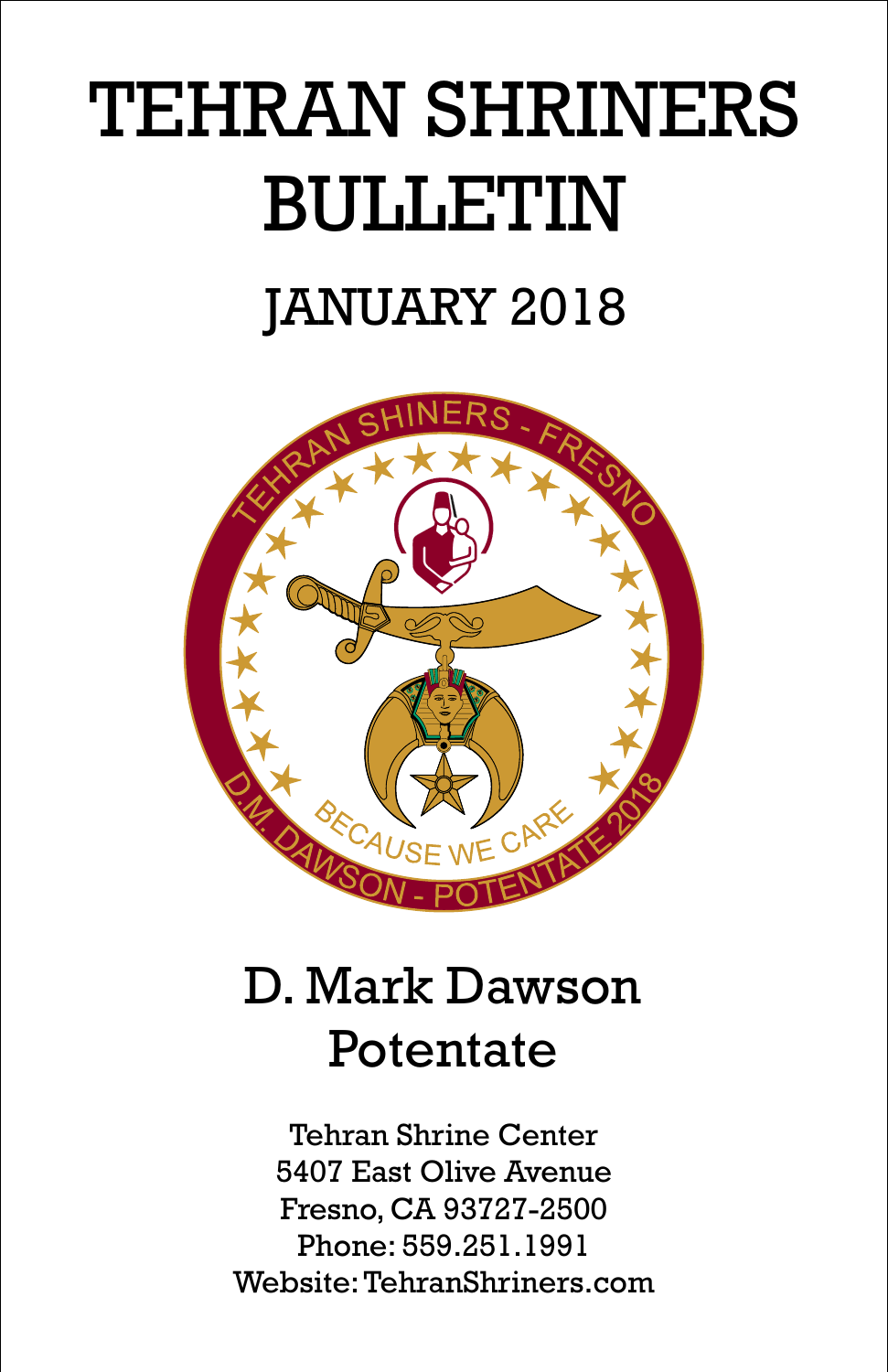

### **A Note from yourPotentate-Elect**

Each January brings the promise of renewal, and with it the time-honored practice of making New Year's Resolutions.

Because you have conferred upon me the high honor of becoming your 2018 Potentate, I resolve *(with much needed help from Lady Sandra)* to serve you and the children in our care to the very best of my ability. In return I ask for a resolution from each of you.

Recognize that we cannot fulfill our mission without new Nobles to aide in the important work we do. Help me in making 2018 a year of membership growth by referring one Mason to membership in Shrine International. Our ranks will swell if each of us makes this simple resolution a reality.

January is an important Shrine month for reasons beyond making resolutions.

On the  $6<sup>th</sup>$  we have the Installation of Officers and on the 22 $<sup>nd</sup>$  we hold our</sup> Annual Stated Meeting. Both are pivotal to setting the tone for the next 12 months. Your attendance at these two events is requested - to support those Nobles who have accepted leadership roles and to help set the agenda for the 2018 year.

And now a quick message to our Ladies.

During each Stated Meeting Lady Sandra will be hosting an event just for you. She promises to make them interesting and informative, but *especially fun!* Anyone who can get me in a camel outfit for Chief Rabban's Night is sure to entertain. Whether your Noble comes or not, plan on attending each of these creative adventures.

Here's a "teaser" for the year to come.

Since we have a wonderful facility in the Shrine Center, rumor has it there will be weekly opportunities to watch a sporting event on the big screen, join a rousing game of cards, learn something new about your smartphone, or simply grab a cup of coffee and talk. Expect news about these opportunities real soon.

Enough for this edition. Let us all remember the reason we are Shriners...

*Because we care!*

Mark Dawson, Potentate-Elect Potentate2018@webdawsons.com 559.643.1956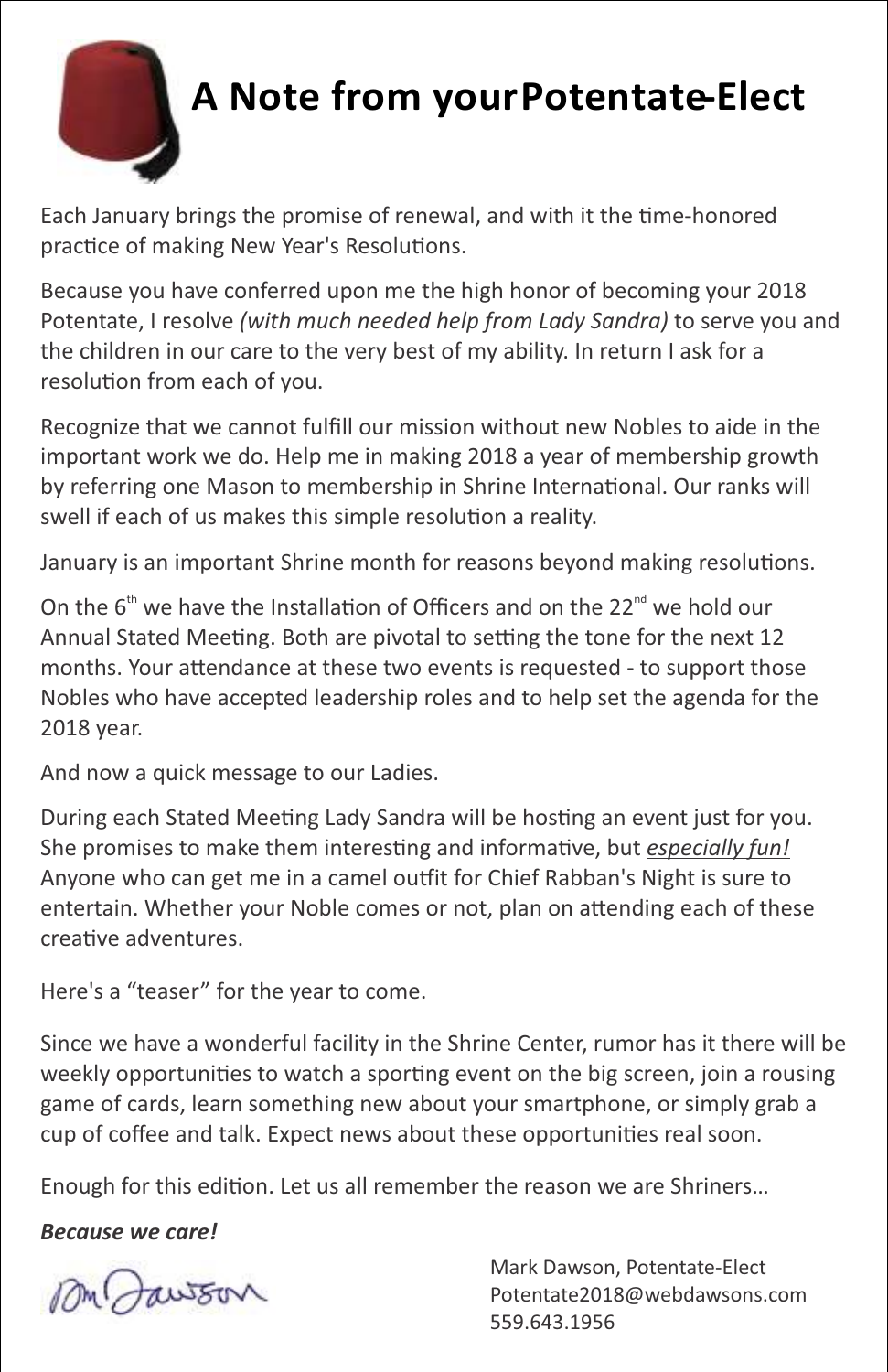#### **Tehran Shriners 5407 East Olive Avenue Fresno, CA 93727**

#### **Resolution Establishing New Member Initiation Fees**

#### RESOLUTION 2018-01

Whereas the Tehran Shrine Temple desires to initiate new Nobles into Shriners International membership;

- Whereas it is desirable to establish initiation fees which offset the cost of said initiation; and
- Whereas proposed changes to the established initiation fee must be presented to Tehran Shrine's Nobility in writing, in the form of a resolution,
- *Now therefor be it resolved*, that the Tehran Shrine Temple initiation fee be set at one hundred fifty dollars *(\$150.00)* until changed by a future action of the Nobility.

#### **Reference**

SHRINERS INTERNATIONAL Articles of Incorporation, Bylaws, Annotations and Official Forms An Iowa Corporation

#### § **332.1 Initiation Fee.**

**(a) Amount.** A temple may set the initiation fee at any level; and it may set more than one rate for reasons determined by the temple.

**(b) Prepayment.** A candidate may not be initiated until his initiation fee is paid in full. A temple may, in its discretion, allow the initiation fee to be paid by credit card.

**(c) Rebate Prohibited.** No portion of any fee may be rebated or refunded in any manner to the initiated candidate, either in money or material.

**(d) Return of Fee.** If a candidate does not present himself for initiation, he is entitled to the return of his initiation fee upon his request.

**(e) Change.** Proposed changes to the initiation fee or fees must be presented in writing in the form of a resolution at a stated meeting. The resolution must be laid over to the next stated meeting or to a special meeting called for action thereon. The notice of such meeting must be sent to every member of the temple and it must recite the text or substance of the proposal. If the proposal is adopted by at least two-thirds of the members present and voting, it is approved. *Amend. 1982, 1989, 1991, 1992, 2011*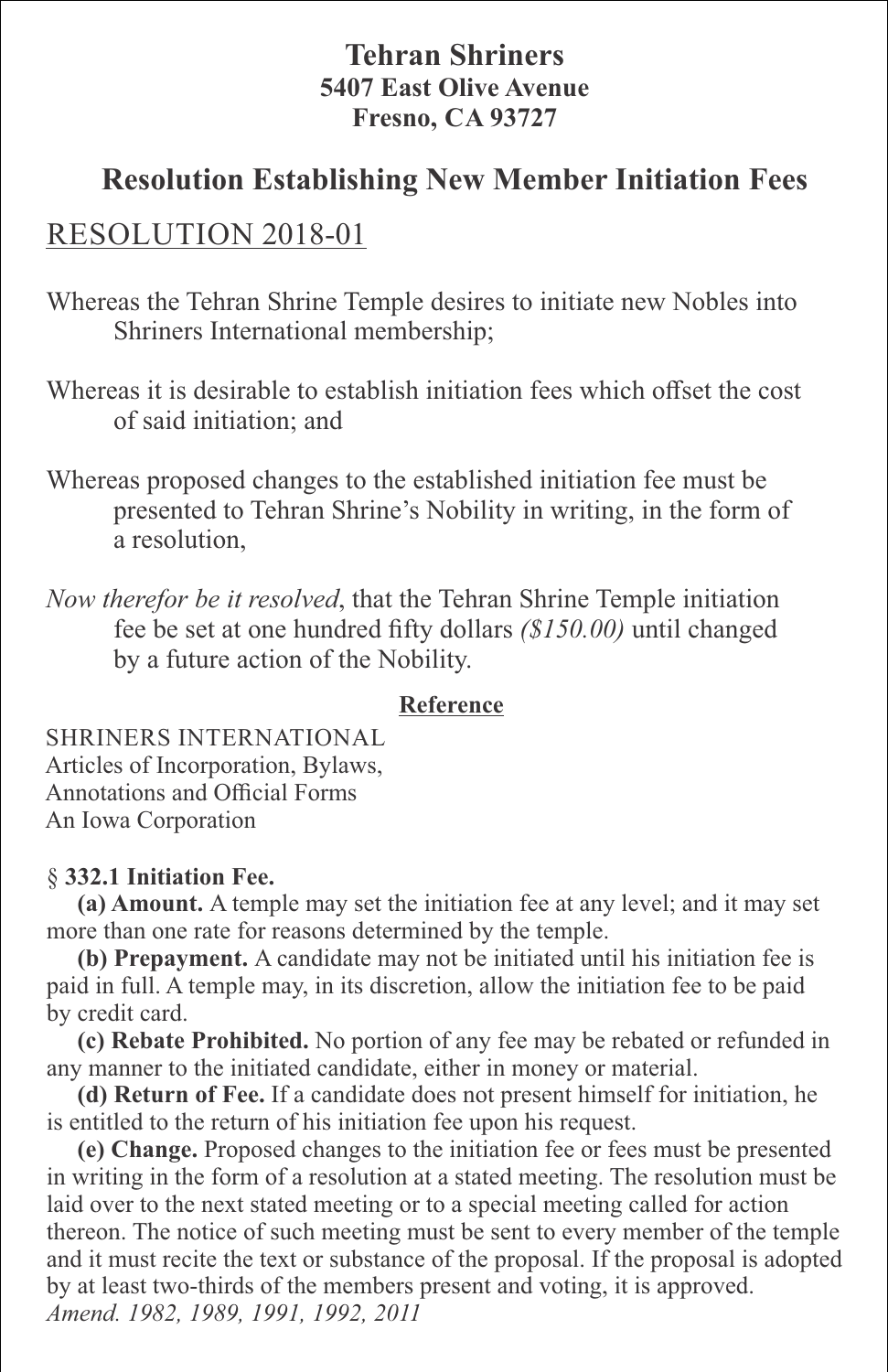#### **FROM THE HIGH PRIEST AND PROPHET (Now Assistant Rabban Elect)**

I want to thank (I think) our Nobles for the confidence they have shown in me by electing me Assistant Rabban. I will do my best to help grow Tehran so that we can continue our mission of spreading Masonry and serving children in our Hospitals. I look forward to working with our new Potentate, Mark Dawson and our First Lady Sandy. They are delightful and committed people and really know how to have fun, so we can look forward to a great year. Our new Chief Rabban Tom Baily is recovering from his surgeries and looking forward to moving ahead and planning for 2019, so with Tom and the rest of the Divan, I think we will have a great team in place.

I also want to thank our Potentate Ron Obernolti and his lady Dale as well as all of the members of this years Board of Directors for their dedication and the great job they did trying to keep the wheels on our wagon. PP Travis Cantrel and PP Jim Stahl did so much behind the scenes to keep the place running and our building in great shape. They have often set up and cleaned up for events without recognition. For everything you guys have done we owe you a debt of gratitude.

I have greatly enjoyed my year as Tehran's Associate on the Hospital Board. Although I previously served many years on the Board, I am still inspired by seeing what we do for the kids and the dedication of all the other members . They gladly give up one Monday a month and travel from as far away as San Francisco, Reno, Oregon and even Fresno, at their own expense, to support our hospital. David Johnson has served 8 years so far and is the chairman of the board, Larry Goeringer just went off the board as an emeritus member after 9 years and PP Rob Crossland is just finishing his term and is becoming an emeritus member. I applaud your dedication and efforts for the children. PP Ron Obernolti will be starting his journey as a board member and I know the dedication and love of the fraternity he possesses and feel he will be a great addition. In my prior articles I mentioned the young boy from the Philippines who was so badly burned by cooking oil when he was one year old, that he had to have a colostomy. He was recently seen at our hospital and it is gratifying to report that much of the damage was repaired and he has returned home. Through your efforts you have helped another child lead a better and more complete life. Thank you!

In many ways each new year offers an opportunity for a new beginning and a chance to move forward. As we move forward I hope that all of our Shriner's will commit to becoming more involved with purpose and fun to help revive Tehran. Membership is our number one need, so think of men you know who would make good Masons and Shriners and introduce them to our fraternity.

Think of a good Mason you know and take him a petition to sign!

Have a very Merry Christmas!

Sincerely and Fraternally, Randy Forrester, HP&P (soon to be Assistant Rabban)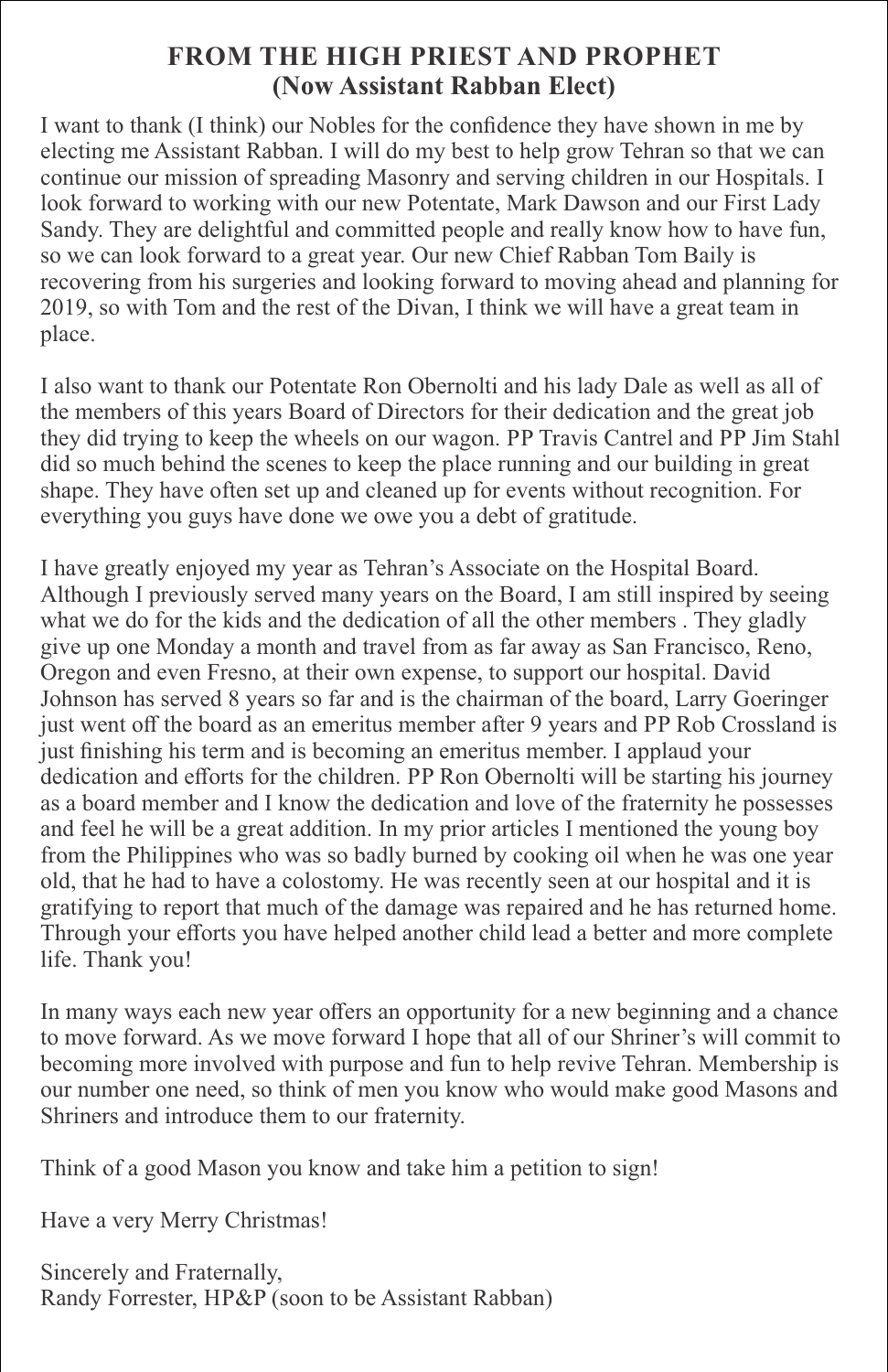| Sun                                                  | Mon                                                                                                                  | Tue                                                                                                                                                                                    | Wed                                              | Thu                                        | Fri           | Sat                                                                                     |  |  |  |
|------------------------------------------------------|----------------------------------------------------------------------------------------------------------------------|----------------------------------------------------------------------------------------------------------------------------------------------------------------------------------------|--------------------------------------------------|--------------------------------------------|---------------|-----------------------------------------------------------------------------------------|--|--|--|
|                                                      | 1 New Year's Day                                                                                                     | $\overline{2}$                                                                                                                                                                         | 3<br>OV - Supreme<br>Queen, Nile 6 pm            | 4                                          | 5             | 6<br><b>Tehran Mass</b><br>Installation*                                                |  |  |  |
| $\overline{7}$<br>Tin Lizzies (OV)                   | 8                                                                                                                    | 9<br><b>Temple Guard</b><br>Patrol                                                                                                                                                     | 10<br>Fresno Shrine Club<br>Nile Stated (Dark)   | 11<br>Flying Shriners &<br>Legion of Honor | 12            | 13<br>Aahmes (Livermore)<br>Installation/Presentation                                   |  |  |  |
| 14<br>Asiya (San Mateo)<br>Installation/Presentation | 15<br>Scottish Rite                                                                                                  | 16<br>Clowns 6:30 pm<br><b>Financial Mgt Board</b><br>Property Mgt Board<br>Insurance Advisory                                                                                         | 17<br>Nile Sewing<br>Protocol Meeting 6:30<br>pm | 18<br>Roustabouts                          | 19<br>Novkeps | 20<br>East-West Shrine<br>Game<br>Clowns Installation<br>(OV)                           |  |  |  |
| 21                                                   | 22<br><b>Temple Belles</b><br><b>Shrine Annual</b><br>Stated Mtg 6:30 pm*<br>Welcome Event by<br>First Lady Sandra** | 23<br><b>BOD</b>                                                                                                                                                                       | 24                                               | 25<br>Merced/Mariposa<br>Shrine Club       | 26            | 27<br>Ben Ali (Sacaramento)<br>Installation/Presentation<br>Al Bahr (San Diego)<br>Rall |  |  |  |
| 28<br><b>Hillbillies</b>                             | 29<br>Knights of Mecca                                                                                               | 30                                                                                                                                                                                     | 31                                               |                                            |               |                                                                                         |  |  |  |
|                                                      |                                                                                                                      | Notes:<br>BOD - Board of Directors; open to all Nobles<br>OV - Potentate's Official Visit<br>Denotes Temple/Shrine Event<br>** Lady's Event; all Nobles' Ladies are invited to attend. |                                                  |                                            |               |                                                                                         |  |  |  |

#### **Jan 6 Mass Installation - Shrine Center, 5:30 p.m.**

- Jan 7 Tin Lizzies - Official Visit
- Jan 9 Temple Guard - O'Sullivan's, 6:00 p.m.
- Jan 10 Fresno Shrine Club - Yosemite Falls Café,12:00 p.m.
- Jan 11 Flying Shriners & Legion of Honor
- Jan 15 Bulletin Deadline - Tehran.Shriners.Editor@gmail.com
- Jan 16 Clowns - Shrine Center, 6:30 p.m.
- **Jan 17 Protocol Meeting - Shrine Center, 6:30 p.m.**
- Jan 18 **Roustabouts**
- Jan 19 Novkeps
- Jan 20 Clown Installation - Shrine Center
- Jan 22 Temple Belles
- **Jan 22 Shrine Annual Stated Meeting - Shrine Center, 6:30 p.m.**
- Jan 22 Shrine Lady's Event - Shrine Center, 6:30 p.m.
- Jan 23 Board of Directors Meeting - Shrine Center, 6:30 p.m.
- Jan 25 Merced-Mariposa Shrine Club - LaNita's Restaurant, 6:00 p.m.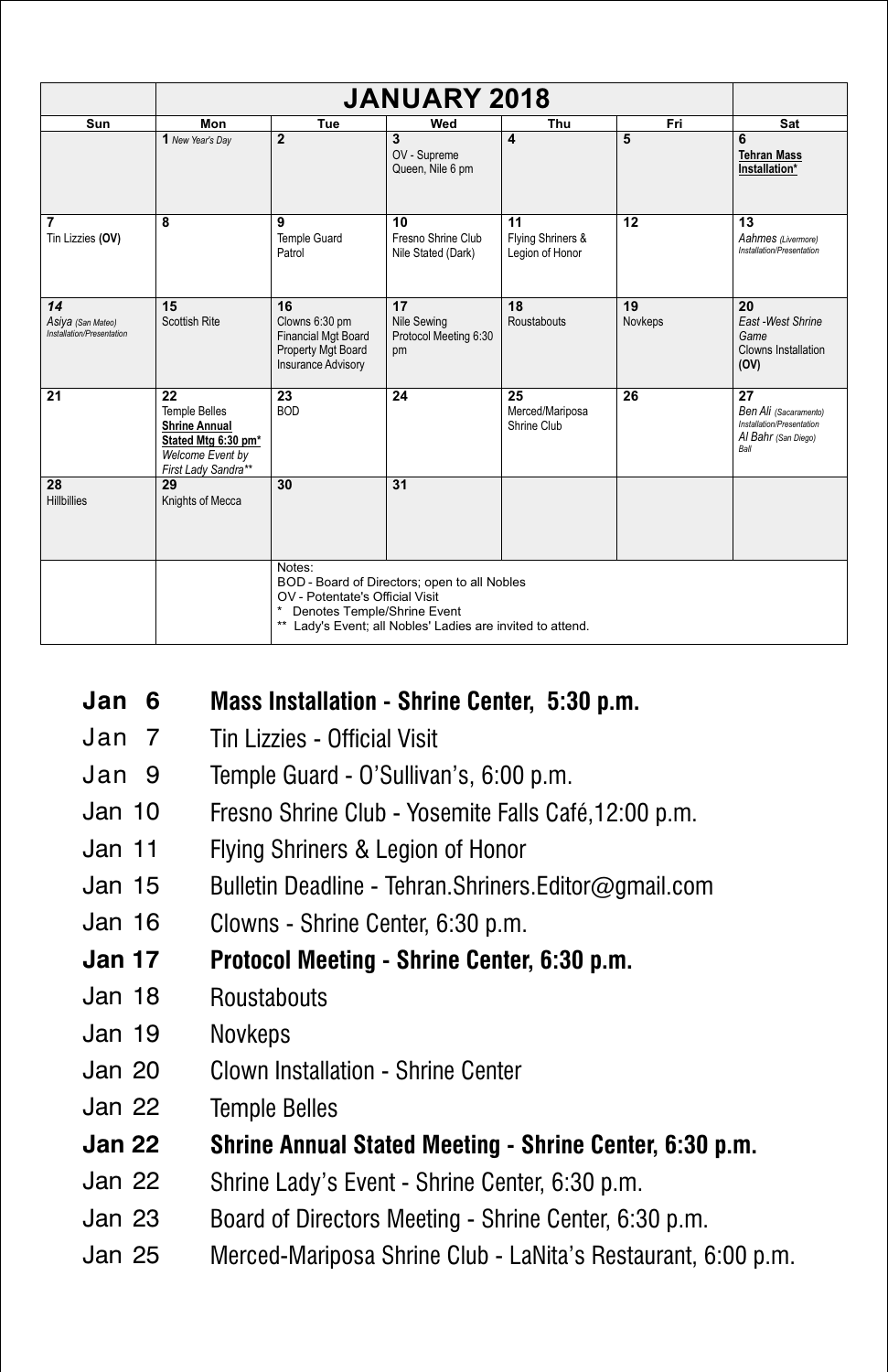| Sun                                          | Mon                                            | Tue                                                                                                                                                                                    | Wed                                                     | Thu                                            | Fri                        | Sat                                                                              |  |  |
|----------------------------------------------|------------------------------------------------|----------------------------------------------------------------------------------------------------------------------------------------------------------------------------------------|---------------------------------------------------------|------------------------------------------------|----------------------------|----------------------------------------------------------------------------------|--|--|
|                                              |                                                |                                                                                                                                                                                        |                                                         | 1                                              | $\overline{2}$             | 3                                                                                |  |  |
| 4<br>Super Bowl*                             | 5                                              | 6                                                                                                                                                                                      | 7                                                       | 8<br>Flying Shriners &<br>Legion of Honor (OV) | 9                          | 10                                                                               |  |  |
| <b>Burn Awareness Week</b>                   | <b>Burn Awareness Week</b>                     | <b>Burn Awareness Week</b>                                                                                                                                                             | <b>Burn Awareness Week</b>                              | <b>Burn Awareness Week</b>                     | <b>Burn Awareness Week</b> | <b>Bum Awareness Week</b>                                                        |  |  |
| 11                                           | 12                                             | 13<br><b>Temple Guard</b><br>Patrol                                                                                                                                                    | 14 Valentine's Day<br>Fresno Shrine Club<br>Nile Stated | 15<br>Roustabouts (OV)                         | 16<br>Novkeps              | 17<br>Nile (Household<br>Luncheon) 11 am -1 pm<br>Nile Officers' Meeting 1 -3 pm |  |  |
| 18<br>Clown Sweetheart<br>Brunch & Cake Bake | 19 Presidents Day<br>Scottish Rite             | 20<br>Clowns 6:30 pm<br><b>Financial Mgt Board</b><br>Property Mgt Board<br>Insurance Advisory                                                                                         | 21<br>Nile Sewing                                       | 22<br>Merced/Mariposa<br>Shrine Club           | 23                         | 24                                                                               |  |  |
| 25                                           | 26<br><b>Temple Belles</b><br>Knights of Mecca | 27<br><b>BOD</b>                                                                                                                                                                       | 28                                                      |                                                |                            |                                                                                  |  |  |
|                                              |                                                | Notes:<br>BOD - Board of Directors; open to all Nobles<br>OV - Potentate's Official Visit<br>Denotes Temple/Shrine Event<br>** Lady's Event; all Nobles' Ladies are invited to attend. |                                                         |                                                |                            |                                                                                  |  |  |

- **Feb 4 Super Bowl Party - Shrine Center, 2:00 p.m.**
- Feb 8 Flying Shriners & Legion of Honor - Official Visit
- Feb 14 Fresno Shrine Club
- Feb 15 Roustabouts - Official Visit
- Feb 15 Bulletin Deadline - Tehran.Shriners.Editor@gmail.com
- Feb 16 Novkeps
- Feb 18 Clown Sweetheart Brunch & Cake Bake - Shrine Center
- Feb 20 Clown's - Shrine Center, 6:30 p.m.
- Feb 22 Merced-Mariposa Shrine Club
- Feb 26 Temple Belles
- Feb 27 Board of Directors Meeting - Shrine Center, 6:30 p.m.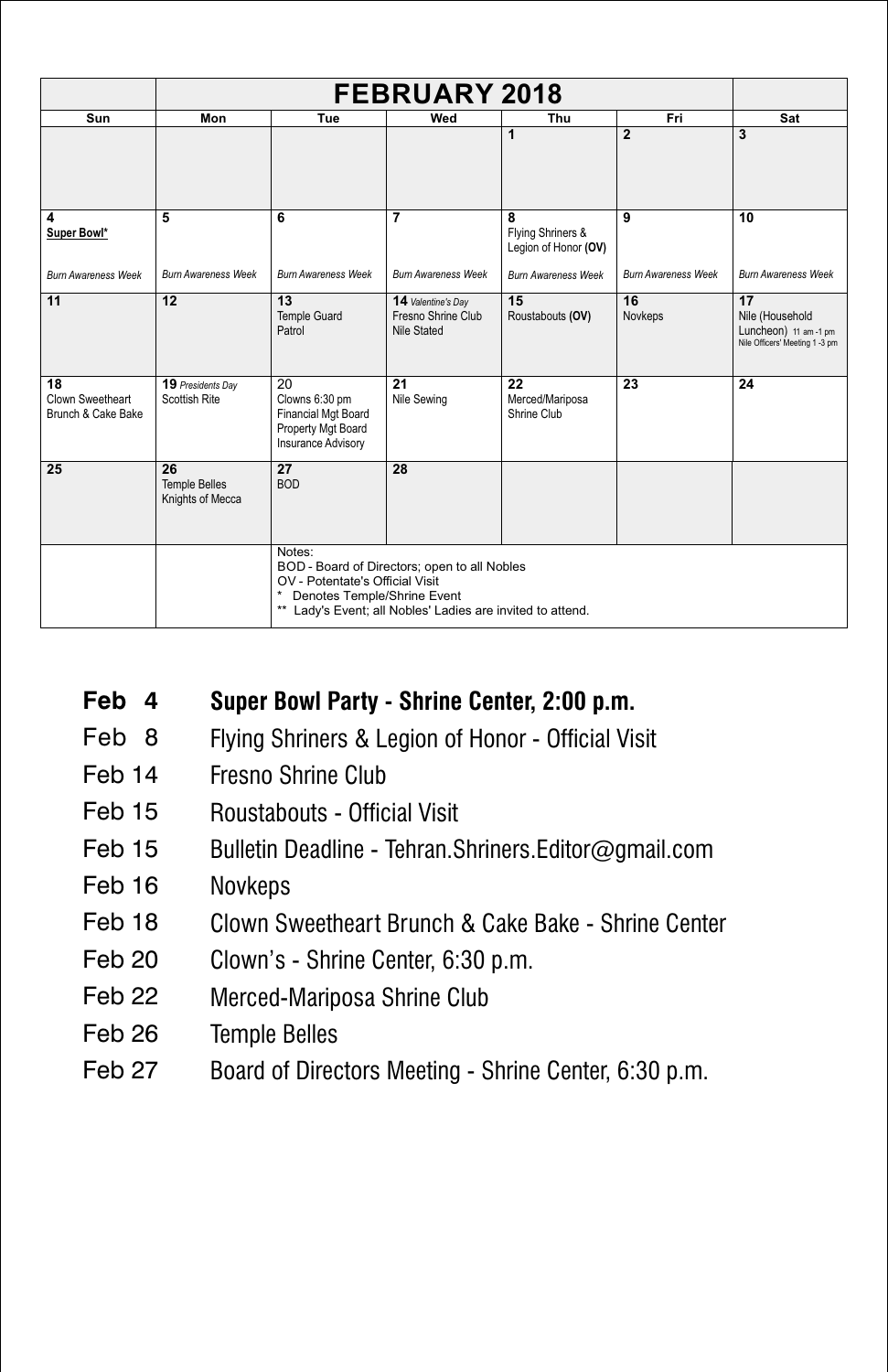

### You are cordially invited to the 2018 Ceremonial Installation of Officers



Saturday, January 6th Tehran Shrine Center

Social 5:30 Introductions 6:30 Dinner 7:00 Installation Ceremony 8:00

> \$50.00 per person Formal Attirg, Fgz

Larry Goeringer, Chairman

RSVP to Larry Goeringer P.O. Box 1392 Fresno, CA 93716

559-285-6446 Larry@VisaPetroleum.com

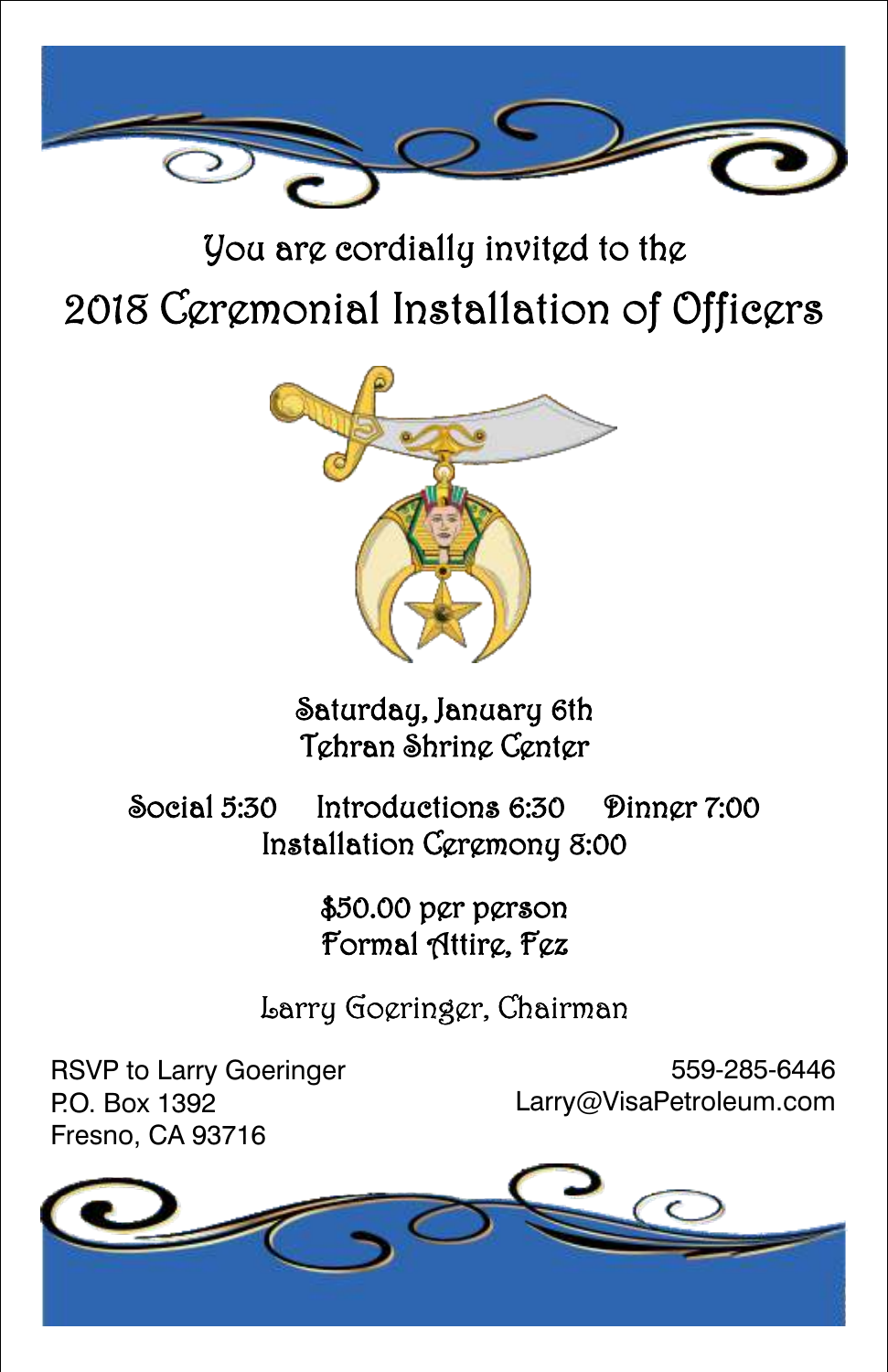# **Protocol Meeting**

# **Attendance Required All Unit & Club Officers Any Interested Noble**



## **Wednesday, January 17th, 2018 6:30 p.m. Shrine Center**

**Light dinner will be provided.**

**Please Call To Confirm Your Attendance Orron Dougherty, Recorder 559.251.1991**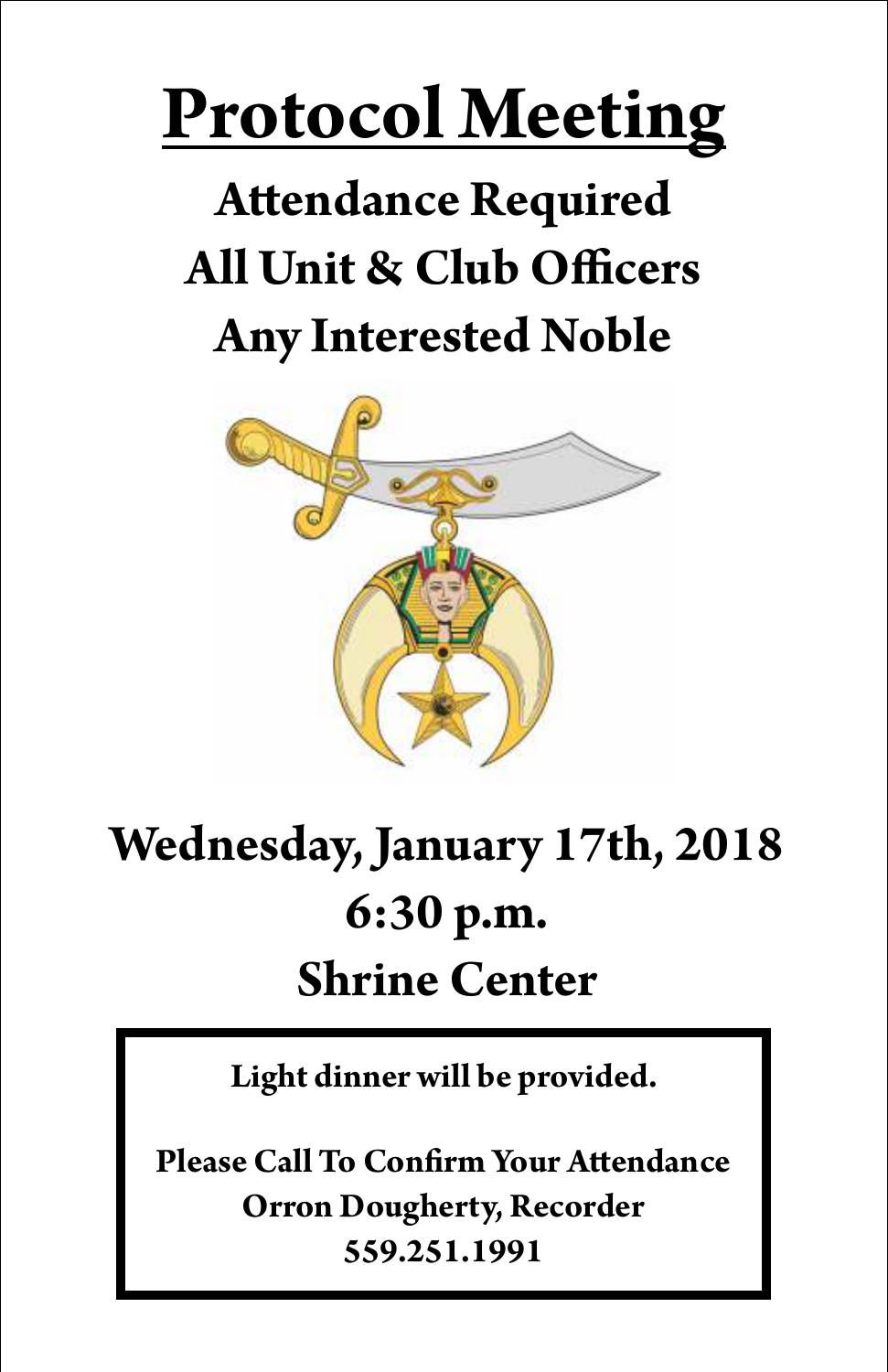# **NOTICE**



### **Tehran Shriners Annual Stated Meeting**

### **Shrine Center Monday, January 22nd, 2018 Meeting 6:30 p.m.** Agenda

Minutes of December Stated Meeting Treasurer's Report Financial Advisor's Report Initiation Fee Approval 2018 Budget Approval Easement Status Update Additional Business as Required

**Attire: Business Jacket, Tie (Bolo), Fez Current Dues Card Required**

(Note: Ladies Program to run concurrent with Stated Meeting.) **Dinner & Social with Ladies Dinner \$15.00**

> Please Call To RSVP For Dinner Orron Dougherty, Recorder 559.251.1991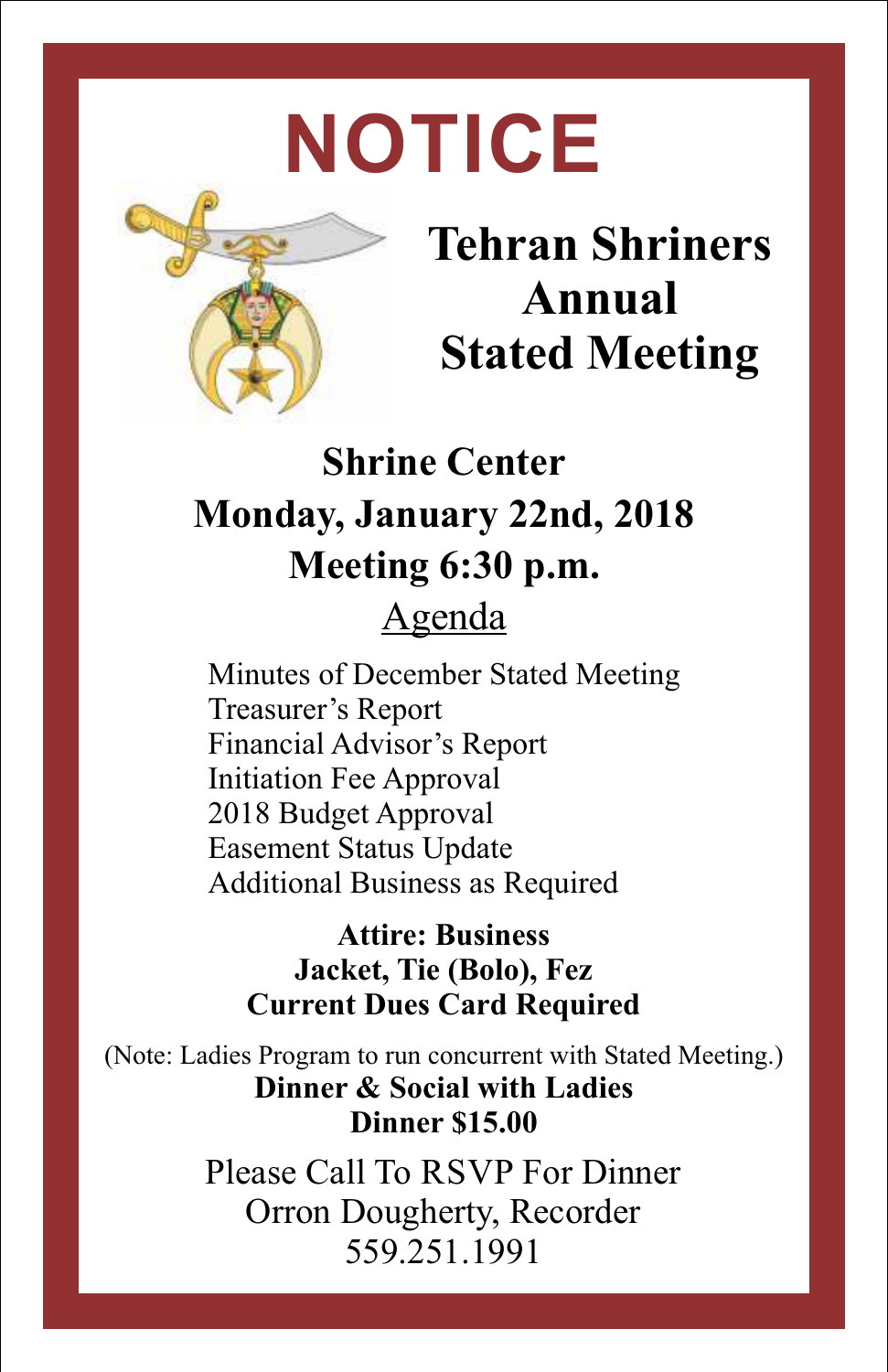# *Ladies You Are Invited*

### **Ladies Program Present by Lady Sandra**



**Shrine Center Monday, January 22nd, 2018 Program 6:30 p.m.** Welcome Event *"Life's too short to drink bad wine!"*

Attire: Business Casual

(Note: Ladies Program to run concurrent with Stated Meeting.) **Dinner & Social with Nobles Dinner \$15.00**

> Please Call To RSVP For Dinner Orron Dougherty, Recorder 559.251.1991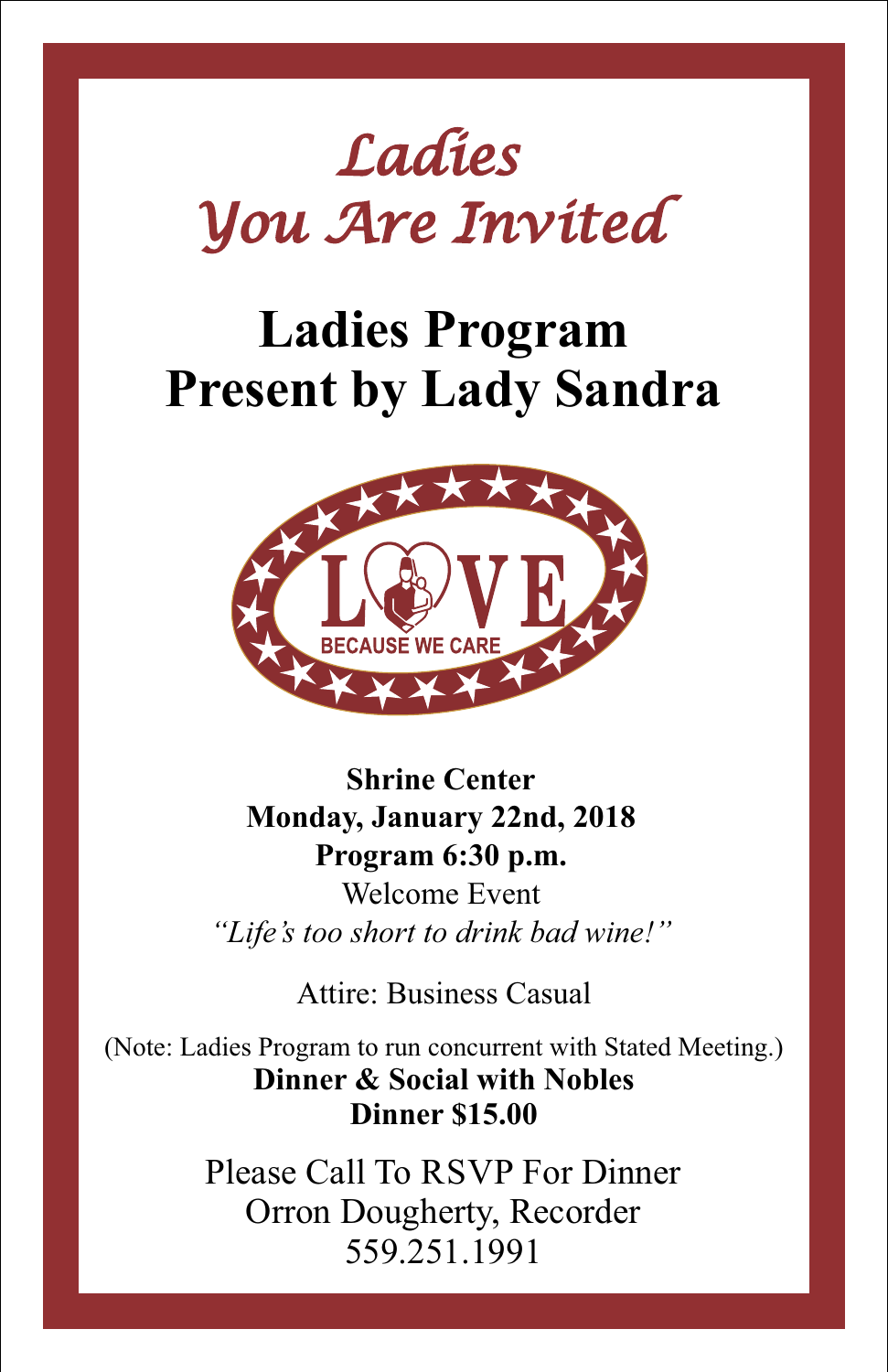#### FRESNO SHRINE CLUB

#### "Have Lunch With Your Friends"

#### First Meeting for the Shrine Club's 2018 Officers

- DATE: Wednesday, January 10th
- TIME: 12 Noon Social (No Host) 12:30 Lunch
- DRESS: Men Casual Ladies Casual
- PLACE: Yosemite Falls Cafe in Granite Park 4020 N. Cedar Ave halfway between Dakota and Ashlan Behind Me and Ed's Pizza Restaurant
- PRICE: \$17.00 per person

Please call Judy Hershey at 559-255-2672 or email jhershey01@comcast.net to make your reservation

We will have 4 or 5 lunch choices set up by Yosemite Falls. The choices will be such that they are require about the same amount of preparation so all can be served at close to the same time.

PLUS:

Choice of soup or Salad Choice of potato or rice Beverage and dessert included. .

We hope to see you there! Shrine Club Officers

President: Orron Dougherty Vice President: John Techman Treasurer: Ralph Takakjian Secretary: Richard Hershey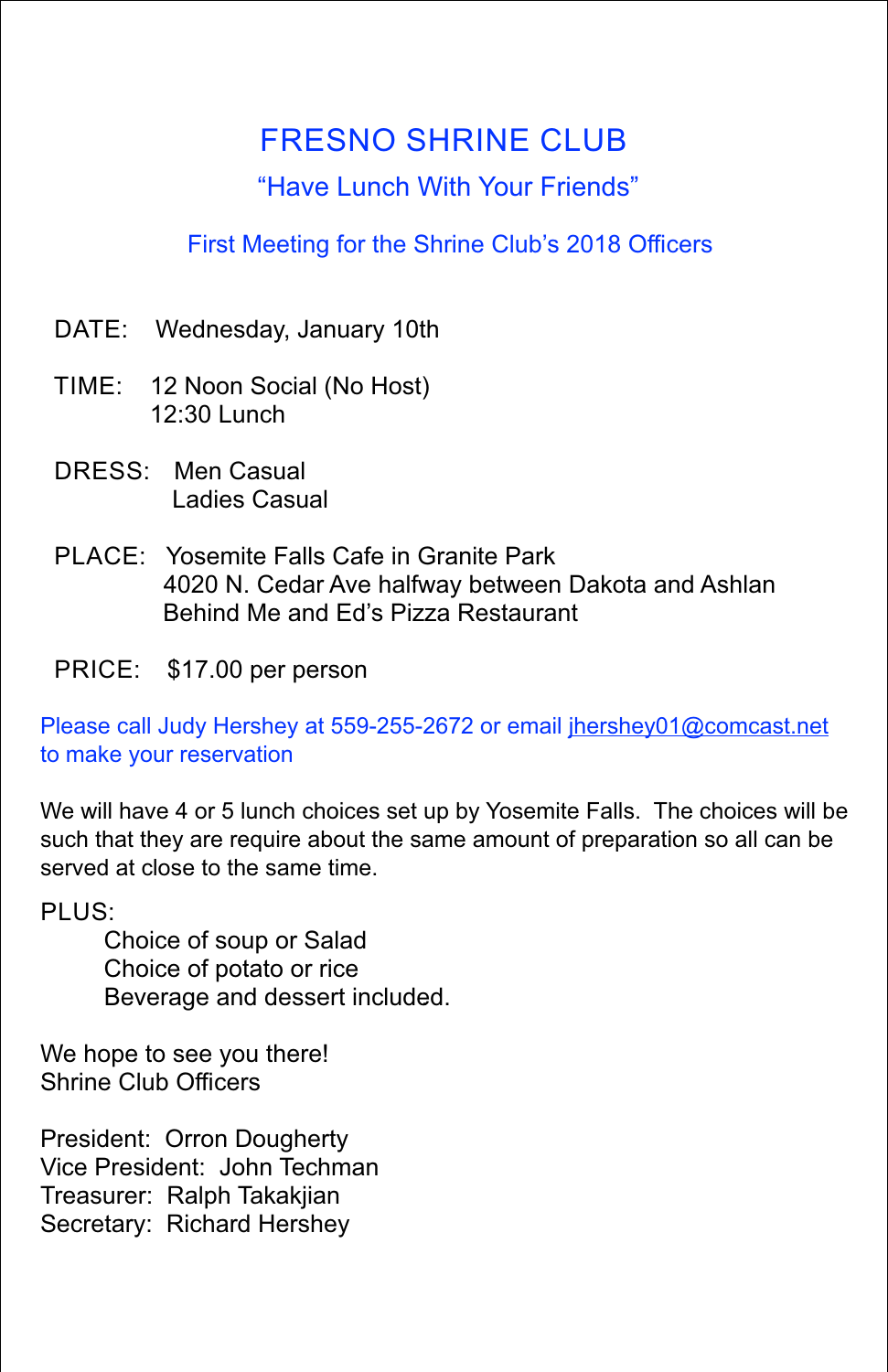

### *You are cordially invited to the* 2018 Tehran Clown Installation of Officers

*Skyler "Odd Ball" Summers Incoming 2018 Clown Director*

### *Saturday, January 20th 5:30 p.m. Social - 7:00 p.m. Dinner Tehran Shrine Center*

### *\$30 per Person*

*(New York Steak Dinner, Rice Pilaf, Vegetable, Cake)*

RSVP to: Wayne Schwartz 2851 E San Gabriel, Fresno, CA 93726 559-229-2458

### *Come Join the Fun!*

*It's a Las Vegas Theme so Dress To Impress Dress as your favorite Las Vegas personality, etc. (i.e. James Bond, Elvis, Dealer or Show Girl) No Shorts, No T-Shirts Please*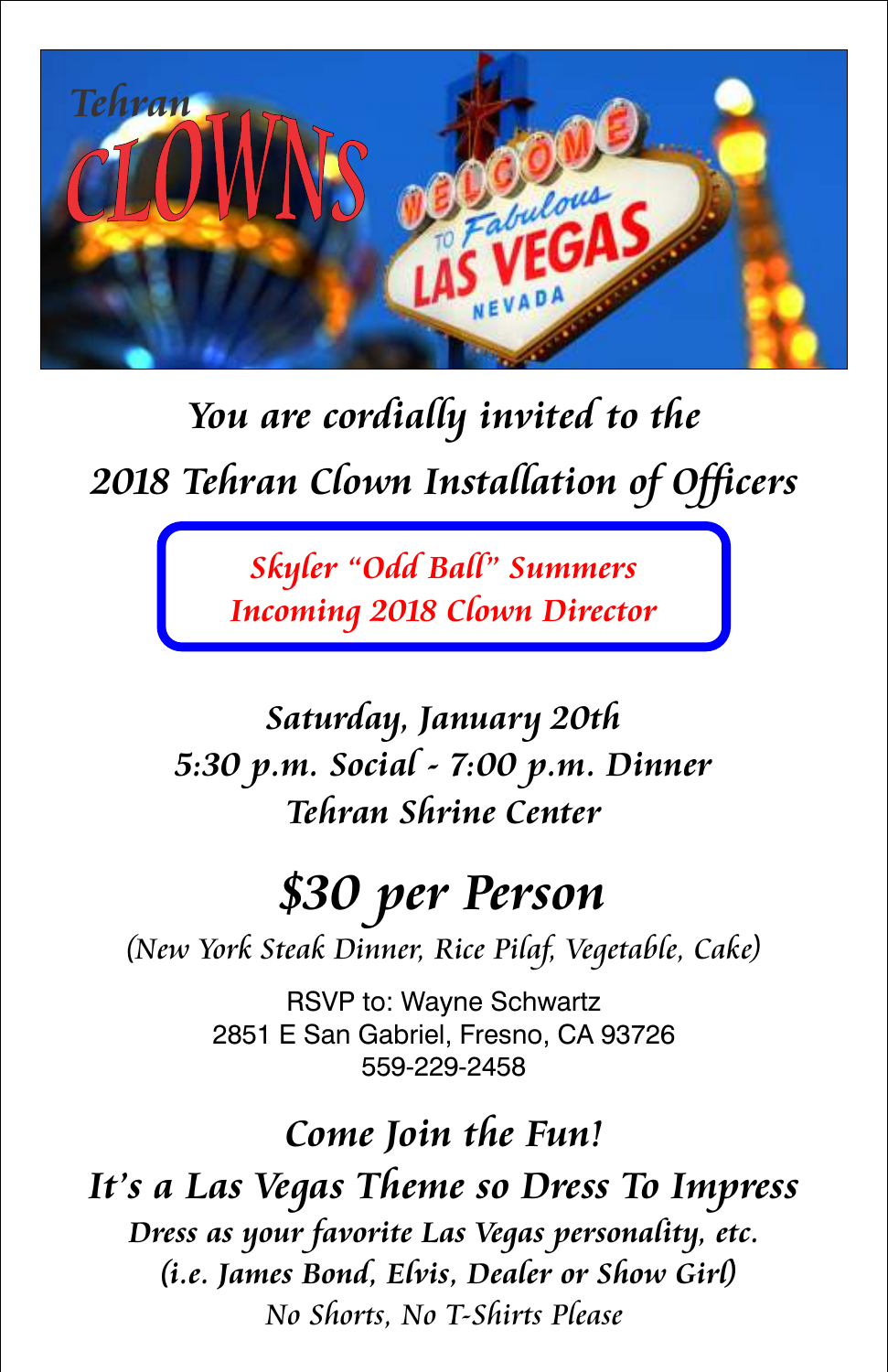

#### *NEXT MEETING:***Thursday, January 25, 2018, 6 pm Social**

**(Order dinner from menu) 7 pm Meeting** 

*WHERE:* **LaNita's Restaurant, 2684 Shaffer Rd., Atwater**

*WHO:* **Shriners & Ladies-Nobles, bring a Brother Mason**

**& His Lady**

*DRESS:* **Casual, Nobles bring your fez** 

**Have questions or need more information? Call:** 

**Ray Baker 209-769-7917 or 209-358-2769 Merced-Mariposa Shrine Club members, the Club needs your support by**  attending and being active in meetings & events!

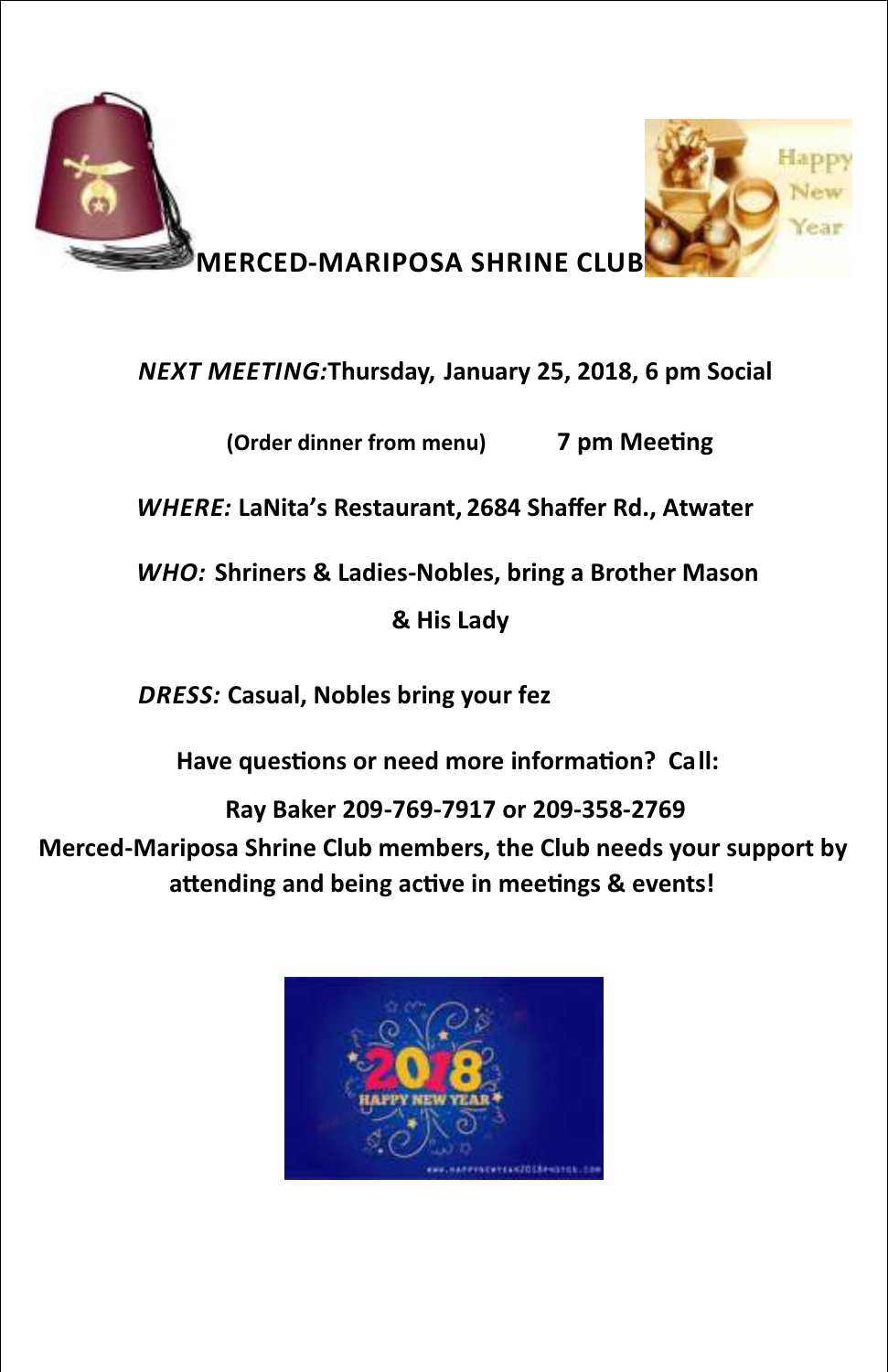### Tehran Temple Guard Spring and Summer 2018

Fewer Dinners Out This Year but Better Company and Conversation

**Wednesday, December 20** is our Christmas Event at the Stahl home. Pot luck and a trailer ride down Christmas Tree Lane. 6:00PM.

**Tuesday, January 9** we'll have dinner at O'Sullivan's. A hot bowl of lamb stew makes a cold night better. 6:00PM.

**Sunday, February 18** is the Clown's Sweetheart Bake Sale. Always fun. Let's support them.

**Saturday, March 10** is the Blossom Trail Picnic at the Old Campbell Place at Dunlap.

**Tuesday, April 10** is Mexican Food Night. Plaza Ventana at 5088 N. Blackstone has a nice back room where we won't offend the regular customers. Nice food too. 6:00PM.

**Tuesday, May 8** is a business meeting for the guys at the temple. Cold pizza on paper plates. Just business. We may go somewhere for beer and pickled eggs after.

**Tuesday, June 12** is Chinese Food Night. Golden Restaurant in the Tower District has served us well for year. We'll go there again this year.

**Saturday, July 7** is scheduled for a Temple Fund Raising Event. Let's support our Temple.

**Tuesday, August 14** will be a hot summer day so we should have a big heavy meal. The Shepherd's Inn on Santa Fe Street downtown is just the place. 6:00PM.

**Saturday, September 15** is the Shrine and Masonic Family Picnic. We'll do that because it will be fun. It is also our Shrine duty.

Tuesday, October 9 will take us back to Andiamo's in Clovis. A nice romantic place with good food. Who could ask for anything more? 6:00PM.

**Tuesday, November 13** is another business meeting and our annual election of officers. We may have a nice catered dinner at the temple.

> Gary Campbell Temple Guard Social Director Cell 559-355-9571